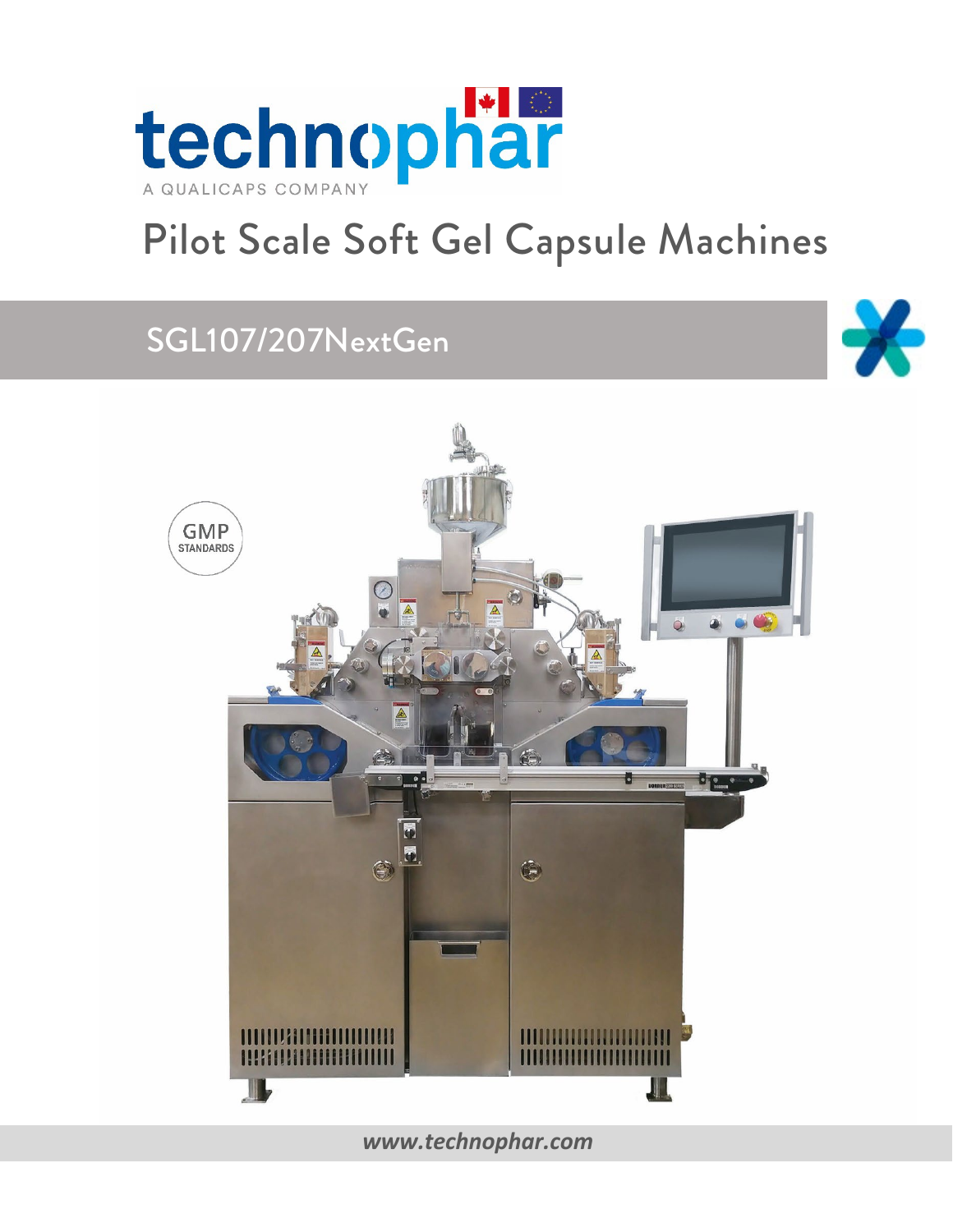## Pilot Scale Soft Gel Machines

### *SGL107/SGL207 NextGen*

This Laboratory to Lab Pilot soft gelatin machine has an operation speed of up to 5RPM, 4 medicine plungers, and electronic gearing using servo motors. Its robust construction meets cGMP requirements. PLC and touchscreen provide more reliable control over production and process parameters for improved accuracy. Its design assists with easy cleaning, maintenance, assembly, and convenient changeover. It can be integrated with dryers, polishers, chilling systems etc. Suitable for R&D, laboratories, nutraceutical industries, cannabis, and other facilities.

### **Features**

- Laboratory scale soft capsule machine.
- Motion Control System: the most important mechanical gearing replaced with electronic gearing in synchronized loops, using servo motors.
- Die Roll dimensions: approximately 4" x 3".
- Operation speed 0.5 5RPM.
- Control of all production and process parameters using Allen Bradley programmable Logic Controllers (PLC) with touchscreen.
- Electrical panel and PLC incorporated within machine.
- Sealed construction to prevents any possible rust and allows easy cleaning and maintenance.
- The outside covers of the machine are completely made from stainless steel, designed according to the GMP/FDA requirements.
- CRR 21 Part 11 compliance software.

### **Mechanism**

#### **Medicine Pump System**

- The medicine pump is independently driven by a servo motor and electronically synchronized with the Die Rolls.
- During a capsule size change, the operator inputs the number of die roll cavities using the touchscreen and the medicine pump timing is done electronically (no gear change is required).
- Precise injection timing adjustments are done electronically using the touchscreen; The timing can also be adjusted during operation, without stopping the machine. Since the timing can also be adjusted with such high accuracy, this improves on seal integrity of the capsule, which will increase capsule quality.
- The slide lubrication system for the pump is integrated in the drive mechanism.
- Four plunger standard pump.

#### **Spreader Box**

- Adaptable gelatin ribbon width that allows a minimum loss of ribbon net.
- Bronze construction.
- Gelatin level control is done electronically for gravity feeding from individual attached tanks; ground level gelatin feeding also available, using a pressurized gelatin tank (optional).

#### **Casting Drums**

- "In-line" construction allows a straight gelatin ribbon transfer to the oil rolls and die rolls without any twisting.
- Water/Air cooled cast drums.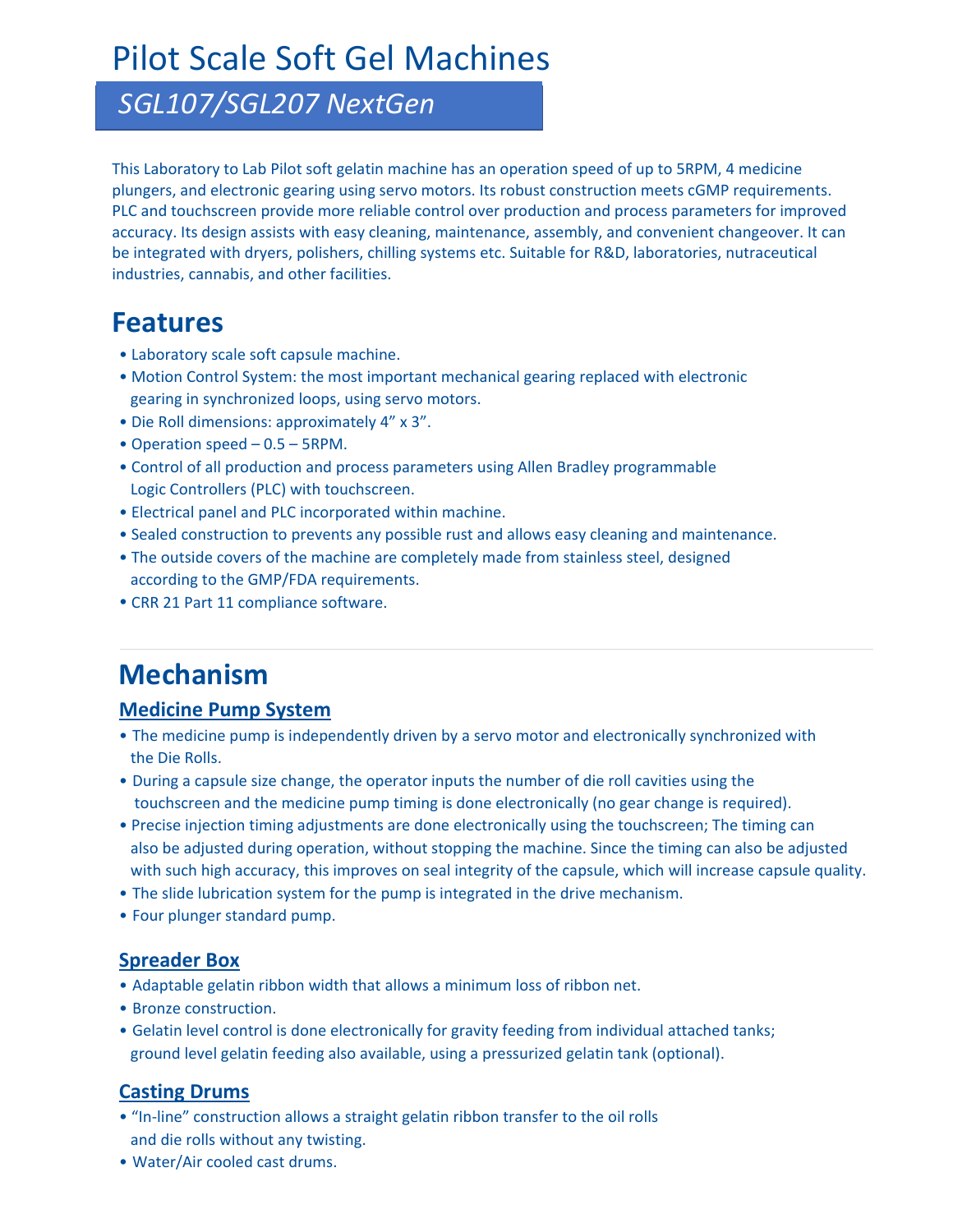# Pilot Scale Soft Gel Machines

### *SGL107/SGL207 NextGen*

#### **Ribbon Lubrication & Drive System**

- Porous material for lubrication roller.
- Electronic metering pump and a precise distributor valve allows accurate ribbon lubrication.
- Easy and accurate oil quantity adjustment.
- Independent electrical drives allow fine adjustments of the ribbon tension on each side.
- Easy access form the operator side to feed the ribbon on the oil rollers.

### **Mechanism**

#### **Die Roll Pressure System**

• Manually operated pneumatic valves for high and low pressure.

### **The Divider (Chute Assembly)**

- Variable speed independent drive.
- Sealed construction.

#### **Mangle Rolls**

• Electronic speed adjustment allows fine tuning of the ribbon tension and helps in the cutting process.

#### **Wedge Lifting System**

• Air actuated lifting with safe middle position of the injection wedge.

#### **Machine Lubrication**

• Closed lubrication system with dedicated pump for the Die Roll housing.

### **Soft Capsule Transfer Conveyor**

- Variable speed drive motor.
- Bi-directional.

### **Set of aluminum die rolls (4" x 3") and change parts**

- Specially coated injection wedge.
- Storage case.
- Die size per customer requirements.